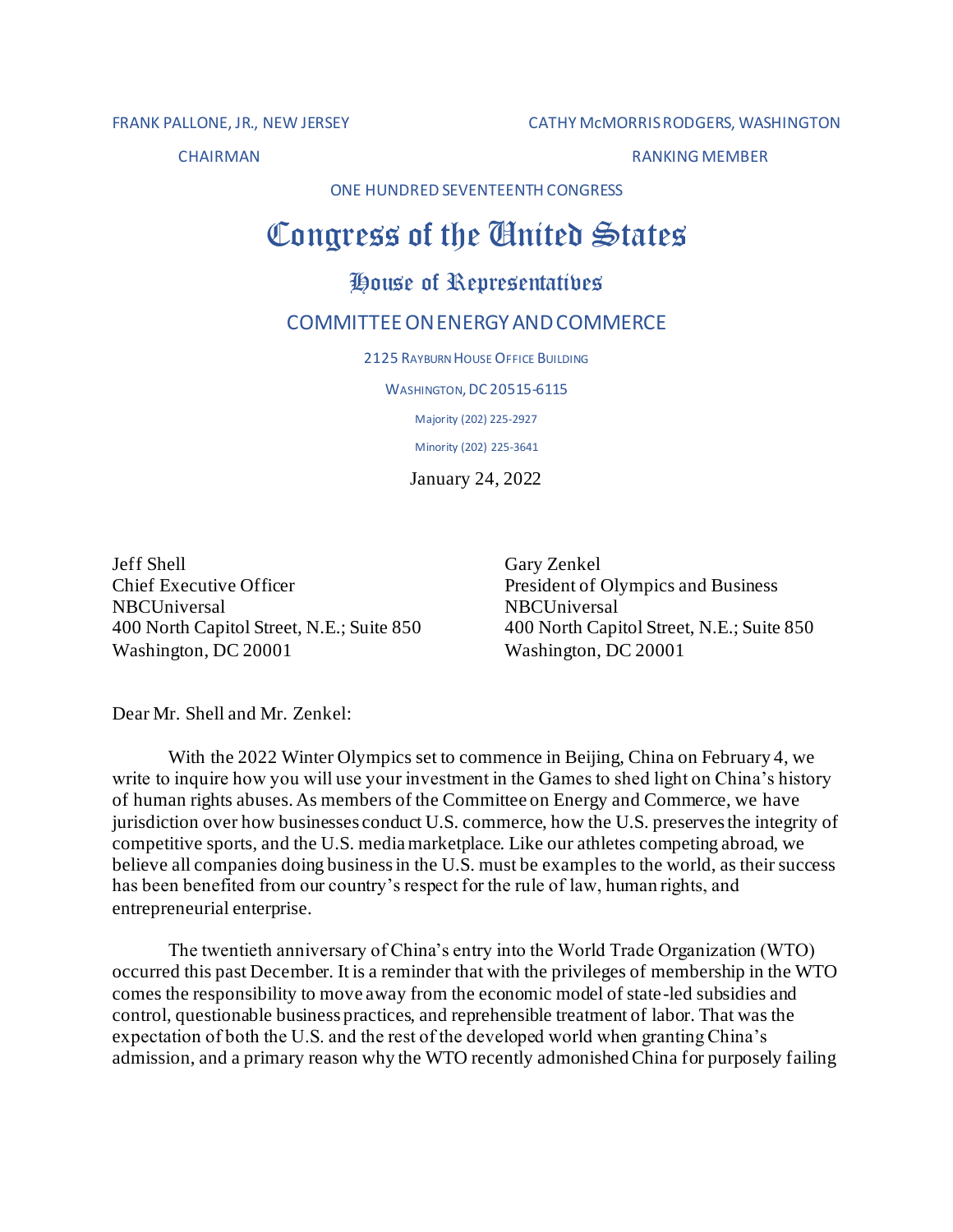## Letter to Jeff Shell and Gary Zenkel Page 2

to meet this expectation.<sup>1</sup> Instead, the Chinese Communist Party (CCP), which controls the People's Republic of China (PRC), has further tightened its grip as opposed to opening up their country to human rights and democratic values.

As you are no doubt aware, the CCP is responsible for atrocities against Uyghur Muslims in the Xinjiang province.<sup>2</sup> In addition to these despicable actions, the CCP continues to crack down on the citizens of Hong Kong and silence those who speak out against the party.<sup>3</sup> Meanwhile, the authoritarian regime in Beijing continues to use its military presence to threaten Taiwan.<sup>4</sup> These well-documented facts should startle every American and garner more attention in your corporate boardroom. We are not alone in this criticism, as CNN anchor Jake Tapper recently blasted U.S. entities involved with Beijing's authoritarian regime following the disappearance of tennis star Peng Shuai, saying "There is no amount of money that can buy enough soap to wash that blood off their hands,"<sup>5</sup> and former White House spokesman Ari Fleischer stated that "China is not working for the good of the world. China is bent on having superiority over the world which could take it in all kinds of dangerous directions." <sup>6</sup>

The rapprochement that began when President Richard Nixon visited China in 1972 with the goal of opening China to the West to bring about peaceful relations and freedom to China's people through commerce was pivotal at the time. However, it has become clear that President Nixon's goal encouraging freedom and human rights through commerce in China will not work while Western companies continue to capitulate to the Chinese Communist Party.

In the United States, we have a rich history of ensuring the public has access to a multitude of diverse, and often conflicting, ideas and ideologies. Our rules and regulations for broadcast licensees have centered on promoting the battle of ideas. As the FCC observed over a half century ago, "Paramount to an informed opinion and wisdom in such choice in such a climate is the public's need to know the identity of those persons or groups who solicit the public's support."<sup>7</sup> Given China's history of censorship and government control, and the fact that the International Olympic Committee (IOC) stands to benefit financially from NBCUniversal's coverage of the games, we are concerned about the extent of influence the CCP may have over NBCUniversal's coverage of the games.

As NBCUniversal begins its coverage of the 2022 Winter Olympics, we believe viewers and listeners deserve to understand whether your programming has been influenced by the IOC or the Chinese Communist Party. Please provide written responses and any related documentation to the following questions by February 7:

<sup>&</sup>lt;sup>1</sup> <https://www.politico.com/news/2021/10/21/wto-china-20th-anniversary-trade-policy-516647>

<sup>&</sup>lt;sup>2</sup> <https://www.state.gov/reports/2020-country-reports-on-human-rights-practices/china/>

<sup>&</sup>lt;sup>3</sup> <https://abcnews.go.com/International/wireStory/hong-kong-news-site-shuts-pro-beijing-lawmakers-82048790>

<sup>&</sup>lt;sup>4</sup> [https://www.reuters.com/business/aerospace-defense/new-years-speech-taiwan-president-warns-china-against](https://www.reuters.com/business/aerospace-defense/new-years-speech-taiwan-president-warns-china-against-military-adventurism-2022-01-01/)[military-adventurism-2022-01-01/](https://www.reuters.com/business/aerospace-defense/new-years-speech-taiwan-president-warns-china-against-military-adventurism-2022-01-01/)

<sup>5</sup> [https://www.dailymail.co.uk/news/article-10280231/CNNs-Jake-Tapper-slams-major-corporations-blinded-](https://www.dailymail.co.uk/news/article-10280231/CNNs-Jake-Tapper-slams-major-corporations-blinded-Chinese-cash.html)[Chinese-cash.html](https://www.dailymail.co.uk/news/article-10280231/CNNs-Jake-Tapper-slams-major-corporations-blinded-Chinese-cash.html)

<sup>&</sup>lt;sup>6</sup>[https://www.realclearpolitics.com/video/2021/12/22/ari\\_fleischer\\_its\\_time\\_for\\_the\\_entire\\_world\\_led\\_by\\_the\\_amer](https://www.realclearpolitics.com/video/2021/12/22/ari_fleischer_its_time_for_the_entire_world_led_by_the_american_business_community_to_leave_china.html)  $\frac{1}{1}$  [ican\\_business\\_community\\_to\\_leave\\_china.html](https://www.realclearpolitics.com/video/2021/12/22/ari_fleischer_its_time_for_the_entire_world_led_by_the_american_business_community_to_leave_china.html)

<sup>7</sup> *Amendment of Sections 3.119, 3.289, 3.654, and 3.789 of the Commission's Rules, Report and Order*, 34 FCC 829, 849, para. 59 (1963).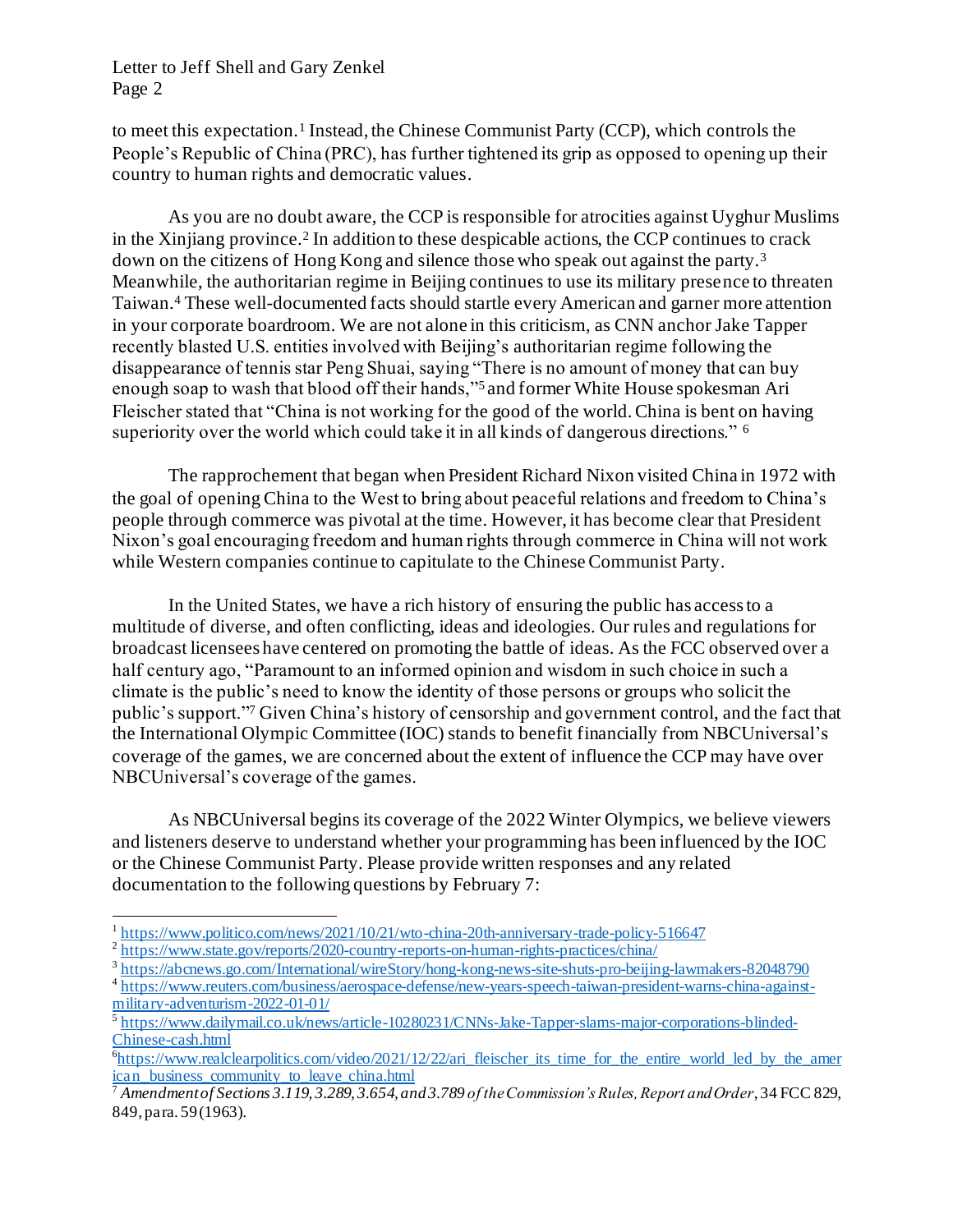- 1. Please summarize your investment in the PRC.
- 2. It has been reported that the IOC included human rights requirements several years ago in the host city contract for the 2024 Paris Olympics, but it did not include those guidelines for the 2022 Winter Olympics held in Beijing, China.<sup>8</sup>
	- a. Has the IOC or the CCP taken any steps to influence your coverage of the games relating to reported human rights abuses against Uyghur Muslims in the Xinjiang province? If so, please explain.
- 3. Has the IOC or CCP asked you to make changes in how they are covered or advertised on NBCUniversal programming?
	- a. If yes, please list every instance in which the IOC or CCP requested a change, when the request was made, why the change was requested, if failure to accede to the CCP requests and suggestions would have resulted in negative consequences for your company, and if you subsequently abided by their demands and why.
- 4. Has the CCP suggested changes to public content displayed on NBCUniversal programming in either the United States or China?
	- a. If yes, please list every instance in which the IOC or CCP requested a change, when the request was made, why the change was requested, if failure to accede to the CCP requests and suggestions would have resulted in negative consequences for your company, and if you subsequently abided by their demands and why.
- 5. As part of your rights to broadcast the games, are you in any way precluded by the IOC or CCP from coverage that would be critical of the government of the PRC?
- 6. Does the government of the PRC or the CCP have the ability to block your broadcast feed to the United States as they deem fit?
- 7. Please list any connections your company has with the CCP, including the name of the official within the CCP and the capacity of their role in your organization.
- 8. What kind of safeguards do you have in place to ensure that there is no forced labor, specifically in Xinjiang province, used by NBCUniversal or any of your partner suppliers or support services?
- 9. Do you believe the CCP privately influenced or pressured the IOC in any way to hold the 2022 Winter Olympics in Beijing?

<sup>&</sup>lt;sup>8</sup> <https://apnews.com/article/entertainment-sports-china-beijing-hong-kong-a2b128fcdd3c0626fcf83e7e405db52c>